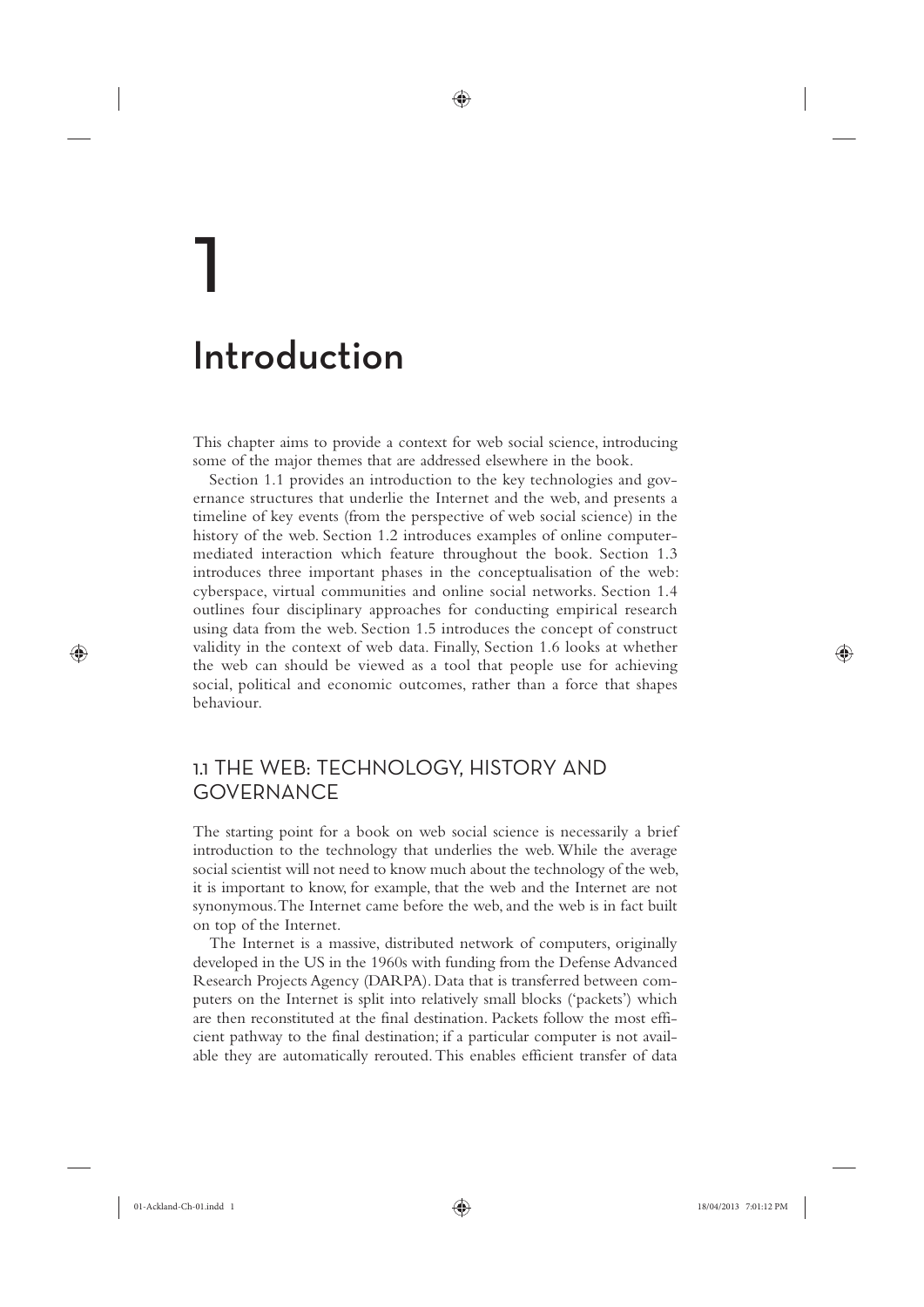and also means that packets can be delivered even if parts of the network are not functioning (the original interest of DARPA was in ensuring communications in the event of war).

♠

For the packets to be successfully sent and received there need to be rules or *protocols* – two critical protocols are the Transmission Control Protocol (TCP) and the Internet Protocol (IP), jointly referred to as TCP/IP.<sup>1</sup> But TCP/IP are not the only important protocols. The delivery of email involves an additional protocol called the Simple Mail Transfer Protocol (SMTP). The *World Wide Web* (or *web*) is a massive distributed network of *resources* – documents, sounds, images (Box 1.1). The protocol that underlies the web is the HyperText Transfer Protocol (HTTP), which allows the development of web pages written in the HyperText Markup Language (HTML) coding language; these are used to access information on the web. The web is therefore built on top of the Internet. While the Internet is a network of computers connected by cables, the web is a network of documents connected by hypertext links.

The word *network* is very important – a major aim of this book is to show that web social science is network-based social science. However, the networks that are discussed in the book are not networks of computers or documents, but networks of individuals, groups and organisations. That is, the web allows individuals, groups and organisations to form and maintain networks and, in doing so, create digital trace data that can be studied by social scientists. While it is relatively easy to conceive of Facebook as a network of individuals, this book shows that other web applications also facilitate networked behaviour.

The web, which is regarded by some as being the 'largest human information construct in history',<sup>2</sup> was invented by Tim Berners-Lee while based at CERN and was publicly released in 1991. Box 1.2 presents a list of important milestones in the development of the web. The focus is on events that are important for web social science, and references to relevant chapters and sections in the book are provided.

The web is commonly understood to have had three overlapping phases of development or eras: Web 1.0, Web 2.0 and Web 3.0 (Box 1.3). Under Web 1.0, webmasters create content that is then read or consumed by users. Web 1.0 websites are sometimes referred to as comprising the *Static Web* since they typically do not allow a lot of interactivity and the information

2Web Social Science Methods  $\overline{2}$ 

Web Social Science Methods

◈

<sup>&</sup>lt;sup>1</sup>An *internet* (lower-case 'i') is any set of computer networks connected by TCP/IP. The *Internet* (upper-case 'i') is the largest set of networks – this is the open and public set of computer networks that we all use. An internet within a single organisation is called an *intranet* (although, technically, this refers to a set of networks that could be using any protocol, not necessarily TCP/IP).

<sup>2</sup> http://webscience.org/webscience.html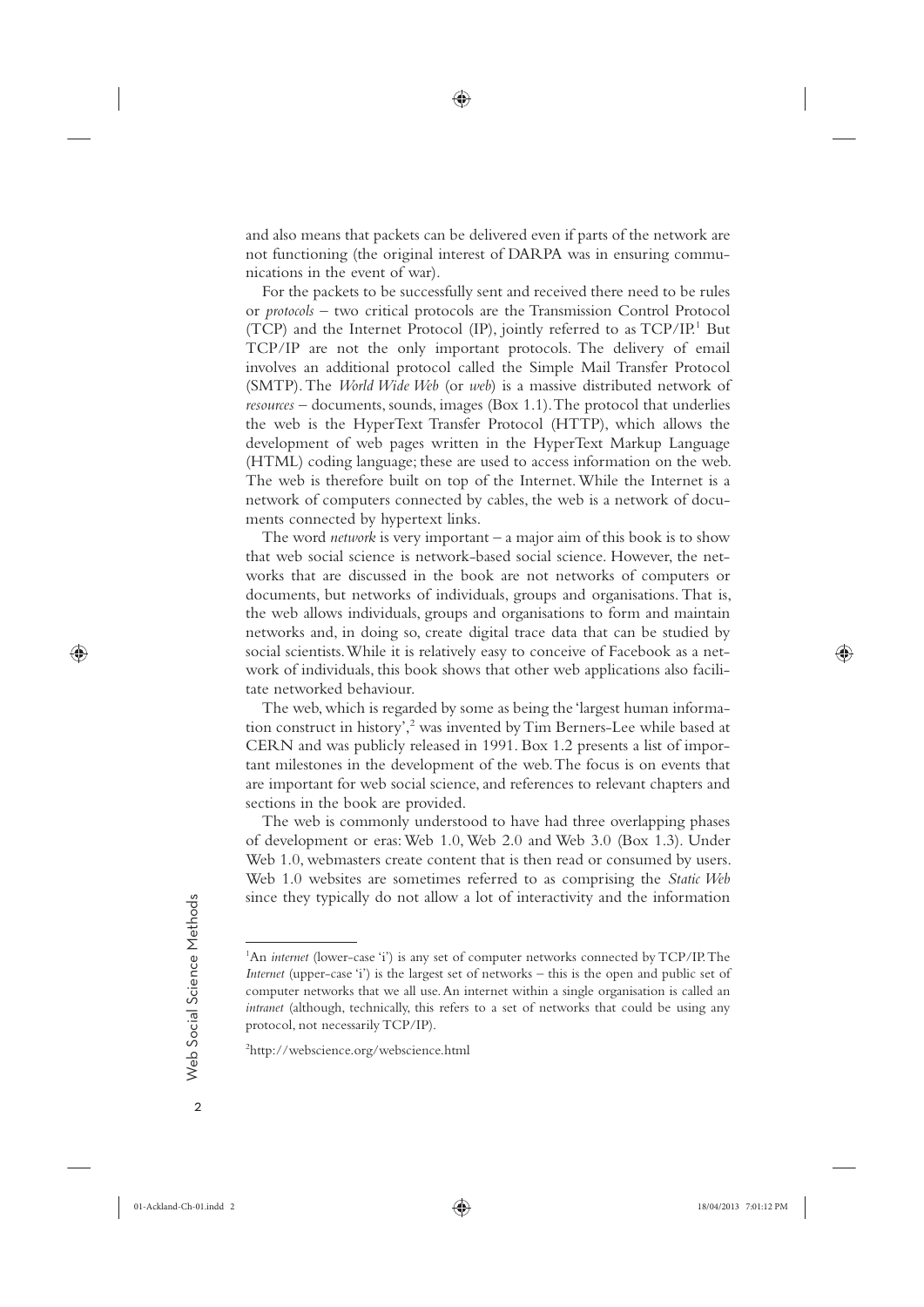presented (often reflecting organisational goals, products, services) does not change regularly (relative to the constant flow of change on sites such as Facebook and Twitter).

◈

Web 2.0 blurs the distinction between webmasters and users, with blogging tools, social network sites (e.g. Facebook) and microblog services (e.g. Twitter) enabling non-technical people to both produce and consume content. The act of a person both consuming and producing web content has been referred to as 'prosumption' (e.g. Ritzer and Jurgenson, 2010) and 'produsage' (e.g. Bruns, 2008).

### **BOX 1.1 RESOURCES ON THE WEB**

So how are resources on the web found? Resources such as websites are identified via unique numeric IP addresses that consist of four numbers (between 0 and 255) separated by dots. The Domain Name System (DNS) translates an easier-to-remember, character-based, fully qualified domain name (also known as the hostname, sitename or subdomain), which is the unique name by which a computer is known on a network, into an IP address.

The hostname comprises two parts (joined by  $a'$ .): the name of the host (this is the computer that is connected to the network) and the domain name. A domain name usually consists of two parts. A top-level domain (TLD) identifies the type of organisation. There are two types of TLD: generic TLDs (e.g. '.com', '.edu') and country-code TLDs (e.g. '.au', '.uk'). A second-level domain such as 'google' or 'yahoo' identifies the organisation.

◈

For example, the hostname voson.anu.edu.au consists of the host 'voson' and the domain name 'anu.edu.au', and currently translates (via DNS) into the IP address 150.203.224.58. The generic TLD is 'edu', the country-code TLD is '.au', and the second-level domain is 'anu'.

A uniform resource locator (URL) is an address that defines a route to a file on an Internet server (e.g. web server, FTP server). The first part of the address is the protocol identifier, while the second part is the resource name, with the first and second parts being separated by '://'. Thus, the URL http://voson.anu.edu.au/index.html consists of the protocol identifier 'http' indicating that this is a resource that is hosted on a web server, and thus requires HTTP to access it, and the resource name is 'voson.anu.edu.au/index.html'. The resource name is composed of the hostname ('voson.anu.edu.au'), the directory path to the file ('/'), and the file ('index.html').

A subsite is a collection of pages within a particular website. For example, the subsite http://voson.anu.edu.au/news is a part of the VOSON project website and contains pages with details on project activities, e.g. http://voson.anu.edu.au/news/2012, http://voson.anu.edu. au/news/2011.

 $\overline{3}$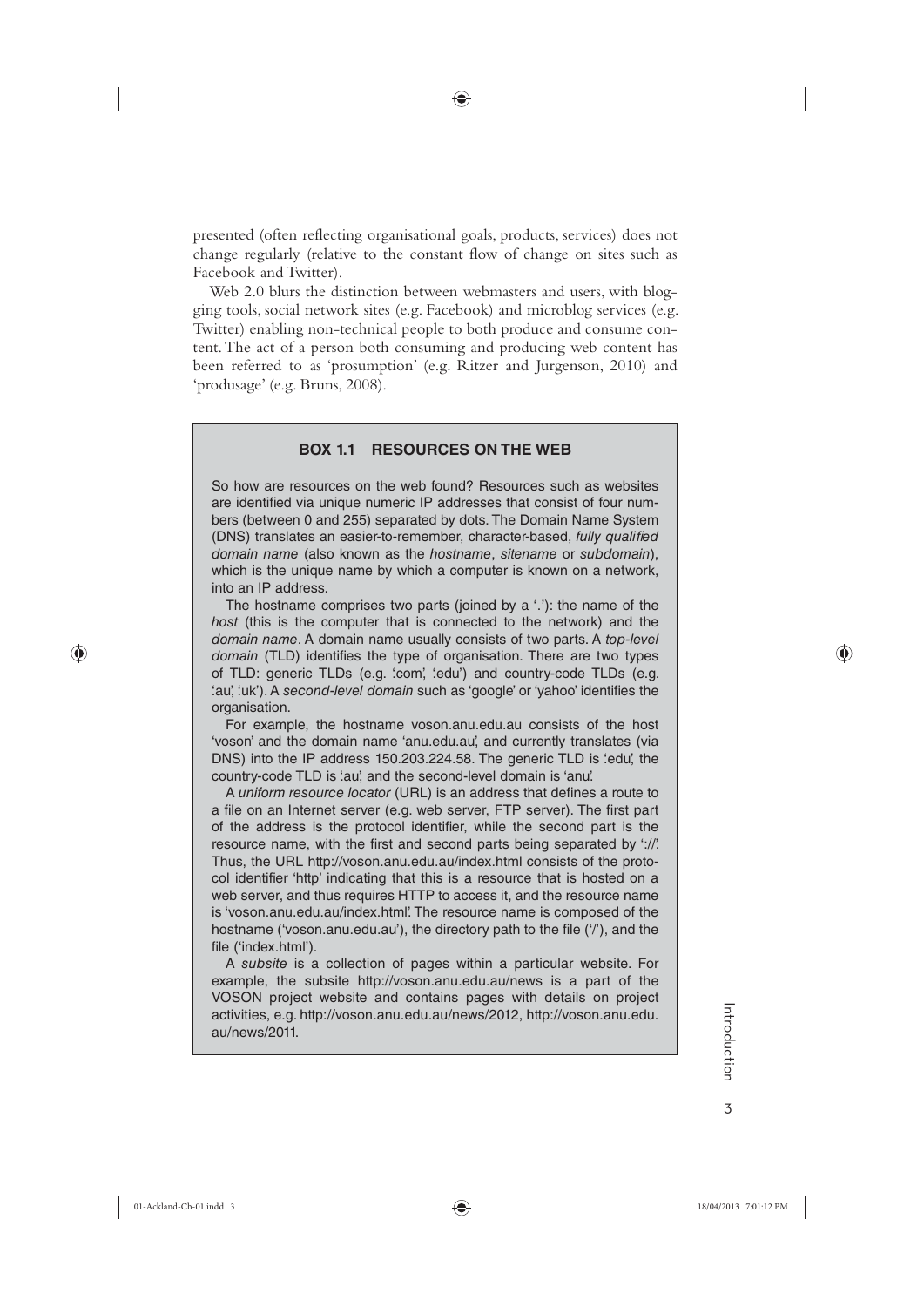### **BOX 1.2 WEB TIMELINE**

1983 – TCP/IP implemented

1984 – William Gibson publishes Neuromancer (Section 1.3.1)

♠

1985 – Domain Name System (DNS) introduced

- 1990 The Internet comprises over 100,000 hosts
- 1991 Linus Torvalds begins work on the open source Linux operating system (based on the MINIX variant of the Unix operating system) (Section 9.1.1)
- 1990–1994 New content-publishing services released, e.g. news/bulletin boards, FTP, gopher (menu-driven system for accessing files), first content search engines (e.g. Brewster Kahle's Wide Area Information Service, WAIS)

1991 – Tim Berners-Lee's World Wide Web is publicly released. The web eventually swamped all other content publishing services

1994 – Netscape web browser released

1997 – Internet Archive starts archiving the web, currently available via the Wayback Machine (Section 4.3.2)

1998 – Sergey Brin and Larry Page publish (and patent) their 'PageRank' search algorithm, paving the way for Google (Section 7.1.1)

Mid-2003 – There are an estimated 180 million registered hosts on the Internet, 40 million websites and between 600 and 700 million users 2003 – Linden Labs launch Second Life virtual world (Section 9.3.2)

2004 – Mark Zuckerberg founds Facebook.com, heralding the rise of

social network sites (Sections 3.3.3, 5.1.2)

- 2004 Political bloggers play prominent role in US Presidential election (Section 7.3)
- 2005 YouTube video-sharing website launched
- 2006 Twitter microblogging service launched (Section 5.2.2)
- 2007 iPhone launched by Apple, igniting the market for smartphones (Section 1.3.1)
- 2011 Social media play prominent role in the Arab Spring and the Occupy Movement (Section 8.2)

### **BOX 1.3 PHASES IN THE EVOLUTION OF THE WEB**

- Web 1.0: Static Web. Key languages/protocols: HTML, HTTP. Key applications: websites (hosted by web server software such as Apache), web browsers (e.g. Firefox).
- Web 2.0: Collaborative Web. Key languages/protocols: AJAX, RSS, SOAP, XML. Key applications: web blogs, social network services, microblogs, smartphone operating systems (e.g. Android), software as a service (e.g. Google Docs).
- Web 3.0: Semantic Web. Key languages/protocols: RDF, SWRL, SPARQL. Key applications: semantic databases, intelligent personal agents.

4Web Social Science Methods  $\Delta$ 

Web Social Science Methods

⊕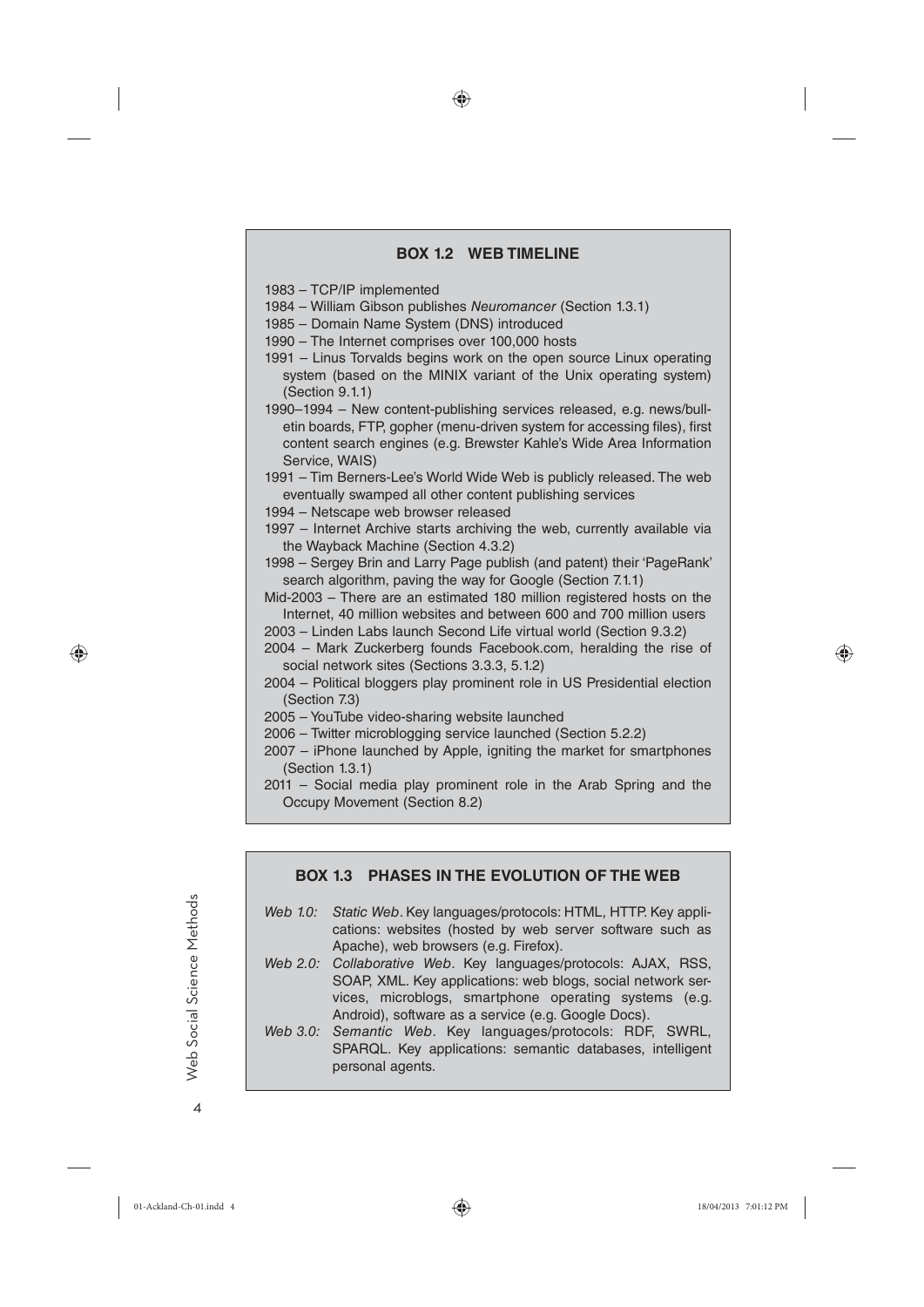Web 3.0, or the Semantic Web, involves technologies that make the web more machine-readable, leading to a 'web of data', which is an evolution of the Web 1.0 'web of documents' (Shadbolt et al., 2006). While the technologies underlying the Semantic Web are proven, there is yet to be a general take-up of Web 3.0. While it is possible to retrofit existing websites to make them Web 3.0 compatible, this would entail a massive amount of work, so webmasters are unlikely to do this until there are clear benefits or reasons to do so. The exception is the government sector, where Open Data initiatives are drawing on Web 3.0 technologies. But for the vast majority of the web, while Web 1.0 and Web 2.0 are ubiquitous, Web 3.0 is still in its infancy.

◈

A common feature of all three phases of the web is the use of technologies to help people find the content they want. With Web 1.0, and to a lesser extent Web 2.0, the core enabling technology are the hyperlink, which enables users to efficiently move around the web ('web surfing'), and search engines that index web content and present search results to users. In contrast, Web 3.0 envisages intelligent personal agents finding content on behalf of users by drawing on users' preferences and browsing habits.

Governance of the Internet occurs at two levels: architecture and operation.3 In relation to architecture, design and refinement of protocol specifications is undertaken by various working groups coordinated by the Internet Engineering Task Force (IETF). Other organisations take specific roles in particular areas. For example, issues relating to transmission media are handled by the Institute of Electrical and Electronic Engineers (IEEE) and the International Telecommunications Union (ITU), and protocols to do with the web are the province of the World Wide Web Consortium (W3C) industry association. The main organisation involved with Internet operation governance is the Internet Corporation for Assigned Names and Numbers (ICANN), which coordinates the DNS, IP addresses and the generic and country code TLD system.

# 1.2 EXAMPLES OF ONLINE COMPUTER-MEDIATED INTERACTION

This section aims to familiarise readers with several forms of online computer-mediated interaction. The list is not complete, with a focus on the types of online interaction that are discussed elsewhere in this book.

Introduction 5 Introduction

♠

<sup>&</sup>lt;sup>3</sup>While Internet governance is not a focus of this book, governance structures are looked at in Section 9.1.1 in the context of peer production. Also see the discussion on Internet censorship in Section 8.2.2.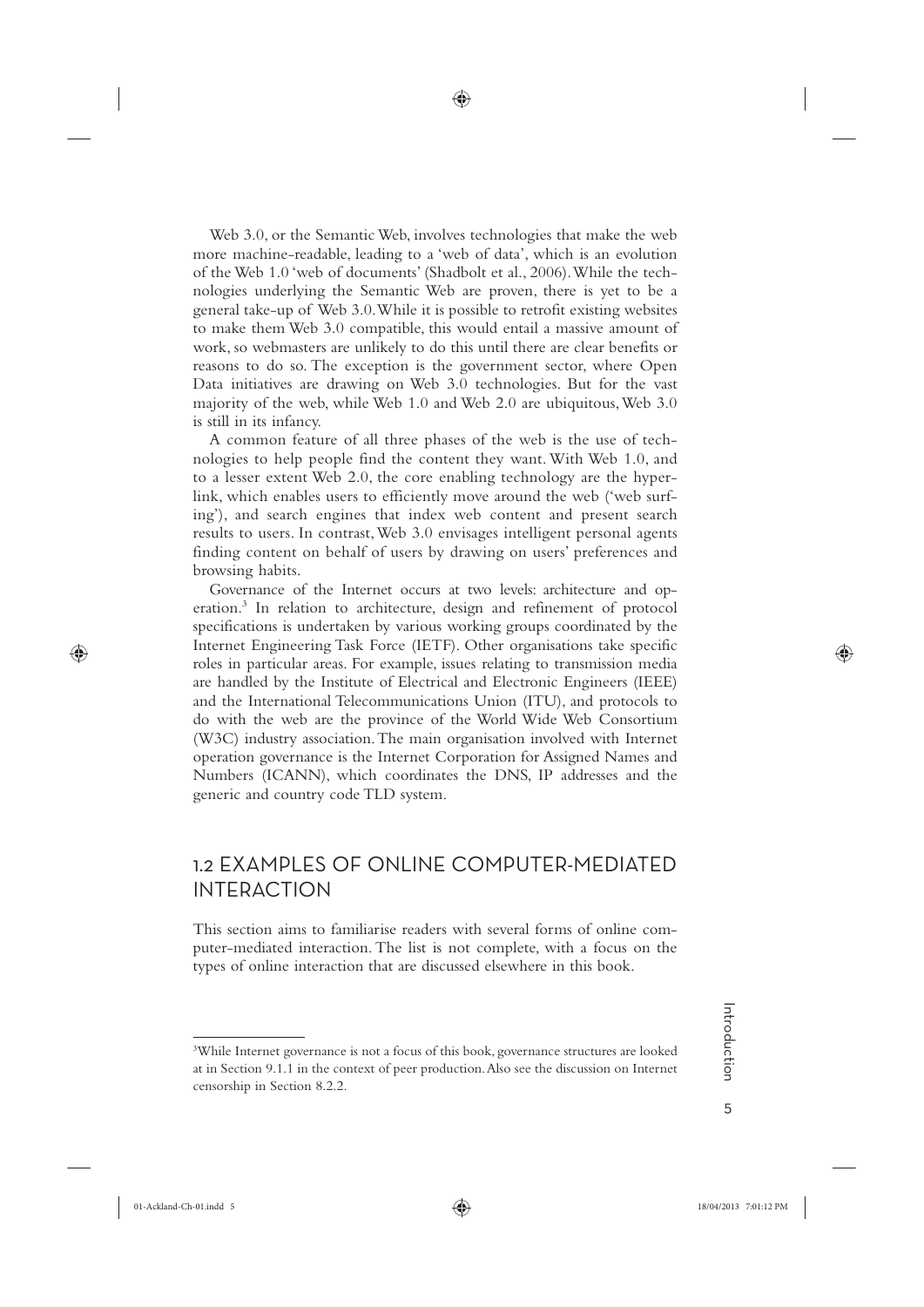# Threaded conversations: newsgroups, discussion groups and chat rooms

◈

Newsgroups are repositories of emails set up for different topics, often hosted on the Usenet system (an example is rec.pets.cats – a Usenet newsgroup dedicated to discussing pet cats). *Threaded conversations* occur within newsgroups when individuals make posts to newsgroups (thus starting a 'thread'), and respond to the posts of other people. Discussion groups (or chat rooms) are hosted on the web and are often functionally similar to newsgroups (which do not necessarily involve web technologies). They can be moderated or unmoderated. An example is the chat rooms that are hosted on America Online (AOL). Another example is Slashdot – a popular web-based technology-related forum, with articles and comments from readers. Slashdot has developed its own subculture involving the accumulation of 'karma' scores, with volunteer moderators being selected from those with high scores. Threaded conversations are looked at in Sections 3.3.2 and 9.1.2.

# Web 1.0 websites

A static website is the 'face' of Web 1.0. These generally represent organisational web presence, rather than the web presence of an individual person, and they often do not allow for readers of the website to interact with the website authors.<sup>4</sup> Web 1.0 websites are looked at in Chapters 4 and 6, and in Sections 7.1, 8.1 and 9.2.

# Blogs

A *weblog*, or *blog*, is a chronologically updated website, typically written by a single author and designed to provide regular commentary on particular topics or else to serve as an online diary. Technically, there is no difference between a static website and a blog: the differences are in how the site is used. However, an innovation that was developed in the context of blogs is RSS feeds which allow blog subscribers to know when new content has been posted. Blogs are looked at in Section 7.3.

# Wikis

A wiki is a website where web pages can be edited by members of the public, using a simplified markup language. Wikis are designed to enable non-technical people to jointly collaborate on the creation of web content, with the best-known example of a wiki being Wikipedia.Wikis are looked at in Section 9.1.2.

◈

01-Ackland-Ch-01.indd 6 18/04/2013 7:01:12 PM

<sup>4</sup> Note that organisational websites are increasingly incorporating Web 2.0 features (e.g. blogs and RSS feeds), so the boundaries between Web 1.0 and Web 2.0 are blurring.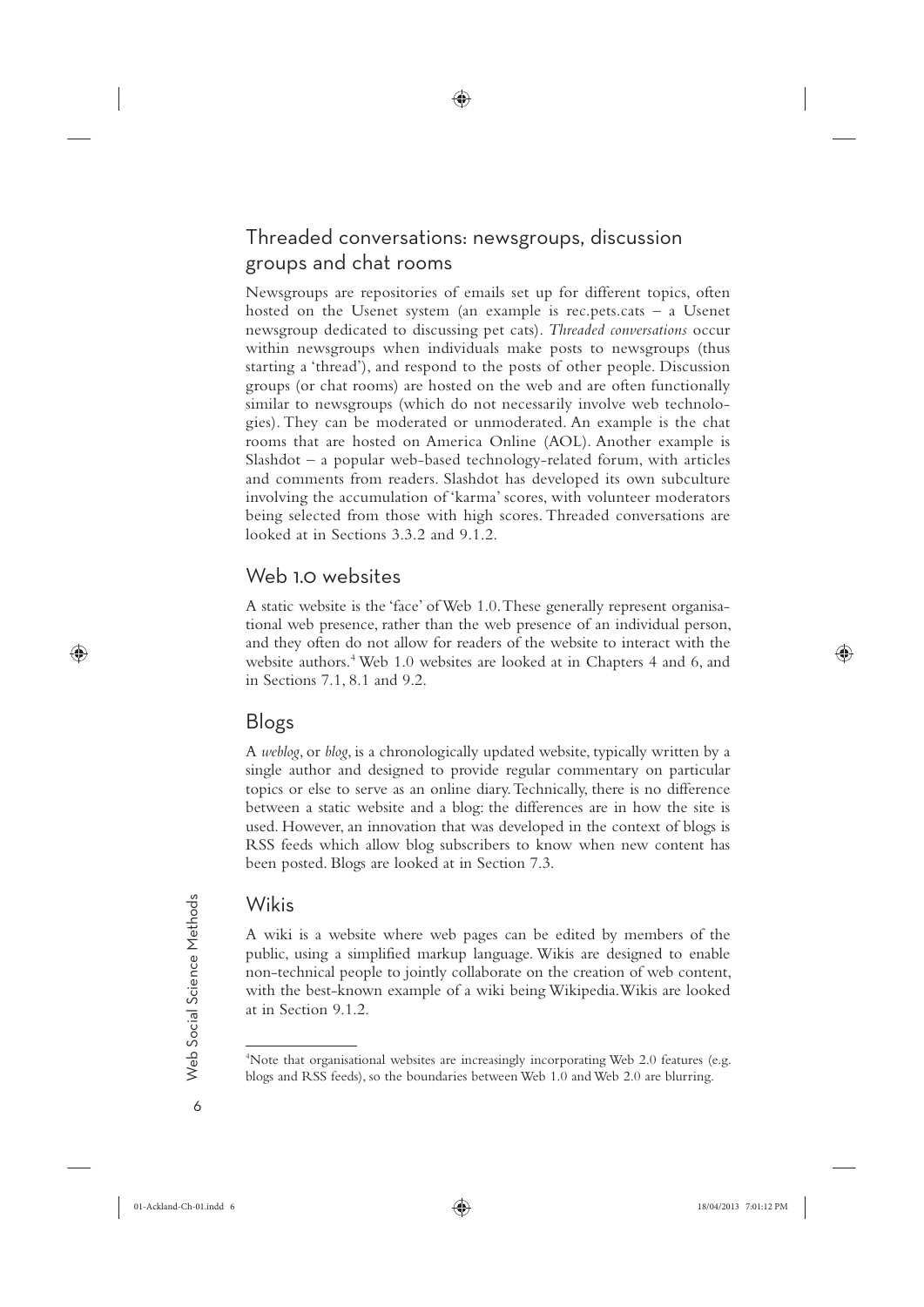# Social network sites

Social network sites are websites that allow people to create personal profiles and interact with other people with profiles by requesting and accepting 'friendships' and joint membership in groups (representing people who graduated from a particular university, for example, or who share interests). The bestknown example of a social network site is Facebook, but notable predecessors were Friendster (in the US) and Cyworld (in Korea). Other examples of social network sites are LinkedIn (for professional networking) and Renren in China. Social network sites are looked at in Sections 3.3.3 and 5.1.2.

◈

# Microblog sites

A microblog allows subscribers to broadcast short messages (e.g. a maximum of 140 characters) to other subscribers of the service. The best-known microblog is Twitter, and Sina Weibo is a prominent example of a Chinese microblog ("weibo"). Microblogs are looked at in Sections 3.3.4 and 5.2.2.

# Virtual worlds

⊕

Virtual worlds are simulated environments where individuals can assume digital representations (avatars) and interact with other individuals. There are two types of virtual worlds. Massive multiplayer online role-playing games (MMORPGs) are typically fantasy-themed and are derived from earlier 'pencil and paper' role-playing games such as Dungeons and Dragons and the first (entirely text-based) virtual worlds, multi-user dungeons. Individuals assume characters (e.g. human, elf), go on quests with other players (e.g. fight monsters and get treasure), use treasure to buy equipment (e.g. armour, weapons) and gain 'experience points' giving the character greater skills. Examples are EverQuest (EQ), published by Sony Online Entertainment, and World of Warcraft (WoW), published by Blizzard Entertainment. The second type of virtual world is exemplified by Linden Lab's Second Life, which is a popular non-gaming virtual world. In Second Life people can build alternative realities online and, while there are rules governing how you construct your avatar and buildings and how you interact with other people, unlike MMORPGs, Second Life inhabitants are not playing a game. Virtual worlds are looked at in Sections 8.3 and 9.3.2.

# 1.3 CYBERSPACE, VIRTUAL COMMUNITIES AND ONLINE SOCIAL NETWORKS

This book aims to show how empirical social science can provide insights into the impact of the web on society, and how web data can be used to answer long-standing social science research questions. But the Internet is just infrastructure, and the protocols and services that underpin the web are just tools.

Introduction 7 Introduction  $\overline{7}$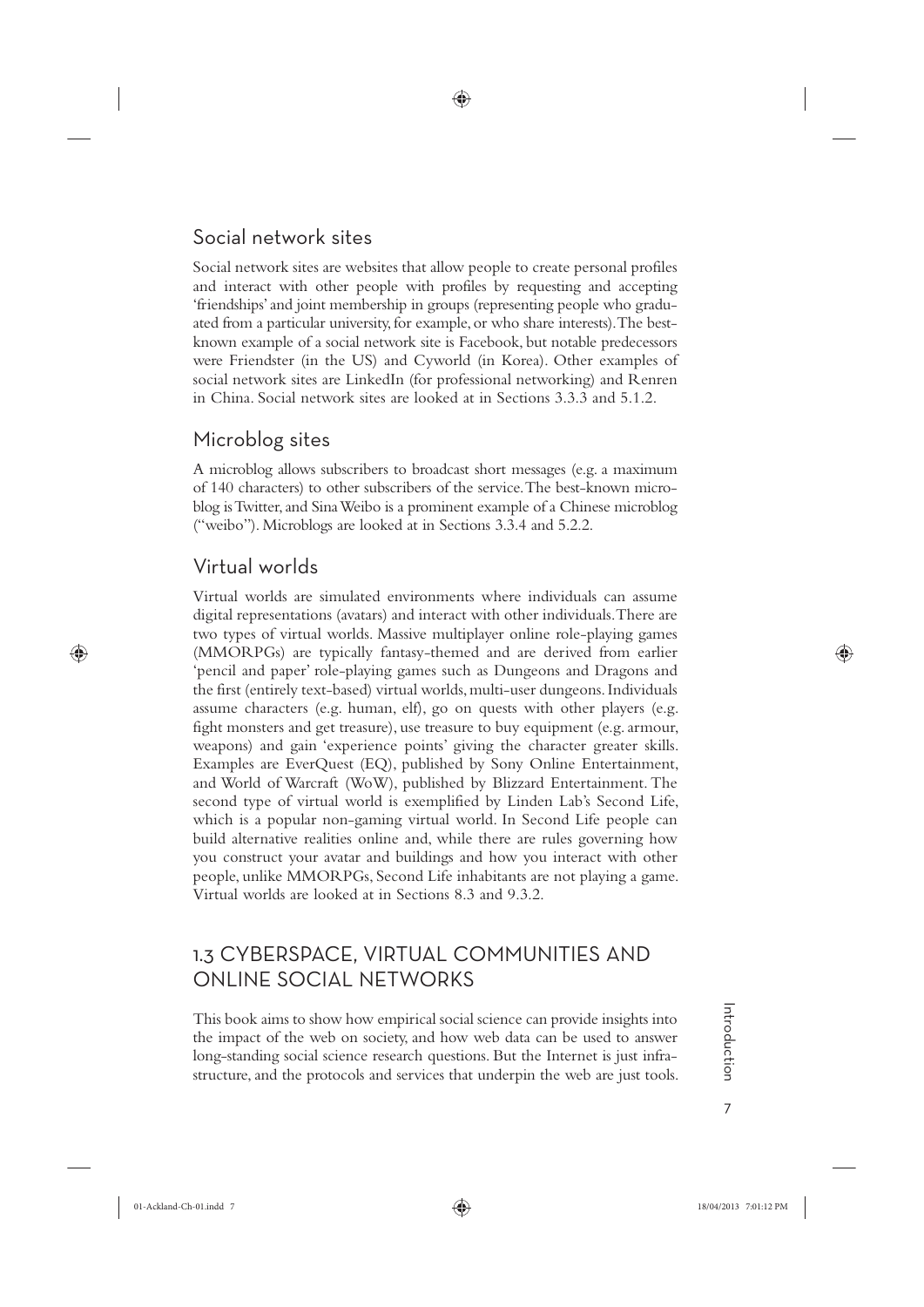In order to achieve the objectives of the book, we need to go beyond the technology and look at how the web is being used by people and organisations, what type of behaviour is occurring on the web, and how this might reflect real-world behaviour and potentially have real-world impacts.

♠

A starting point is a review of three important phases in the conceptualisation of the web: cyberspace, virtual communities and online social networks. As with the technological phases of the web outlined in Box 1.3, the conceptual phases of the web are overlapping.

### 1.3.1 Cyberspace

The term *cyberspace* was conceived by the science fiction author William Gibson:

Cyberspace. A consensual hallucination experienced daily by billions of legitimate operators, in every nation, by children being taught mathematical concepts ... A graphic representation of data abstracted from the banks of every computer in the human system. Unthinkable complexity. Lines of light ranged in the nonspace of the mind, clusters and constellations of data. Like city lights, receding. (William Gibson, *Neuromancer*, 1984, p. 69)

Cyberspace has become a *de facto* synonym for the Internet, and has been hugely influential – especially with academics and activists – as a way of describing the Internet as a virtual place in which people interact<sup>5</sup>. Thus, websites are metaphorically said to exist 'in cyberspace' and any interactions between people would similarly be occurring in cyberspace, rather than in the countries where the participants or website servers are located.

### Mapping cyberspace

William Gibson's original concept of cyberspace was a visual one, and there is a huge body of work focused on ways of visualising or mapping cyberspace – see Dodge and Kitchin (2000) for an early compilation. Many of the earlier attempts at mapping cyberspace, while technically impressive and visually striking, did not provide much insight for social scientists since they were large-scale maps of the Internet infrastructure.

With the advent of Web 2.0, it has become increasingly common to see academic research featuring maps of the connections between people (e.g. bloggers, Twitter users, Facebook users) and such maps have the potential to be powerful and evocative displays of social processes. For example, the Divided They Blog image (Adamic and Glance, 2005) which is discussed further in Section 7.3 is a powerful visualisation of political homophily.

However, such visualisations are really just a first step in empirical social science research. They are useful for capturing attention and explaining data

Web Social Science Methods 8Web Social Science Methods  $\mathsf{R}$ 

⊕

01-Ackland-Ch-01.indd 8 18/04/2013 7:01:12 PM

<sup>5</sup> http://en.wikipedia.org/wiki/cyberspace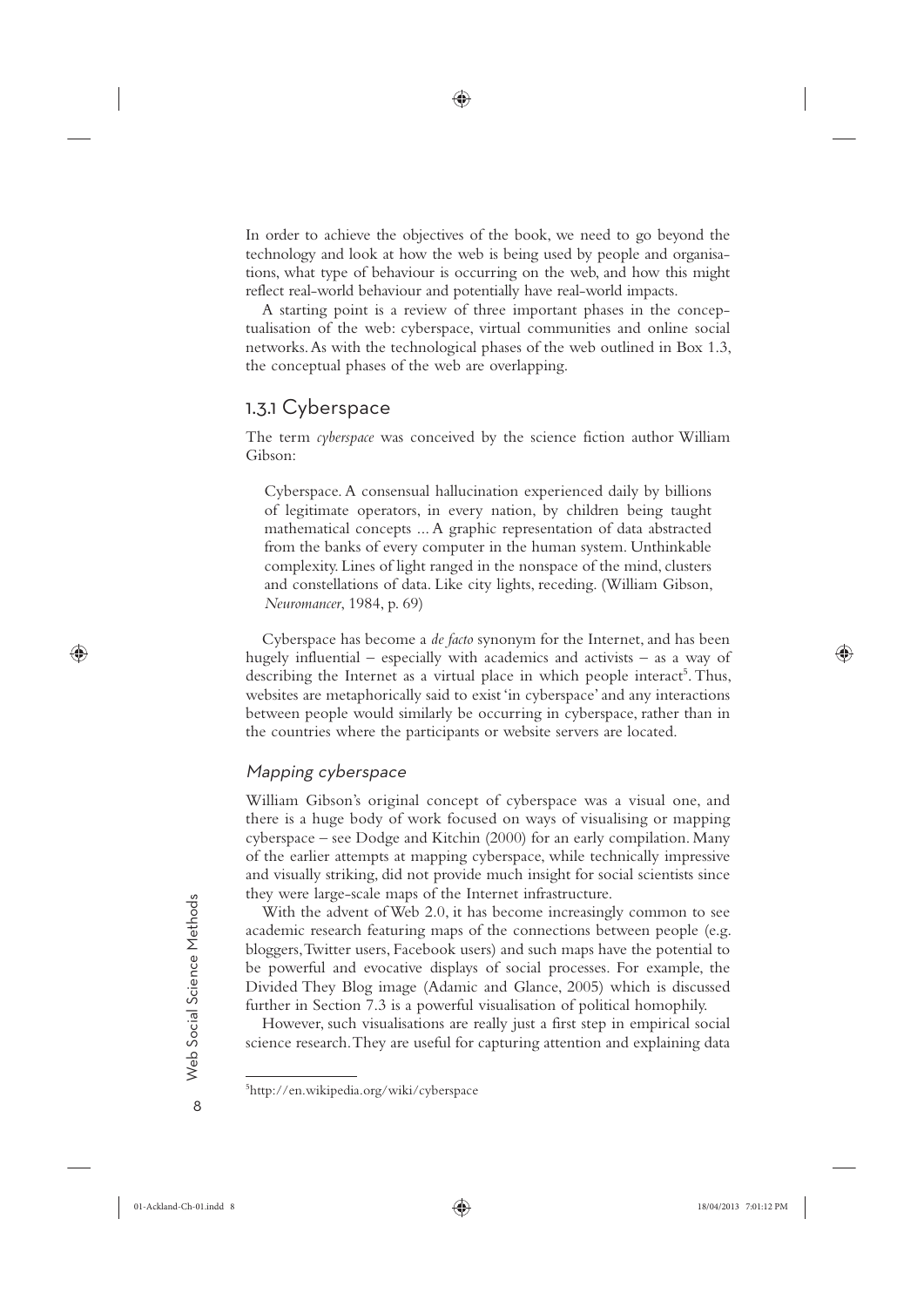structure, but need to be supplemented with quantitative empirical network techniques such as exponential random graph models (Section 3.2.2). Also, there has perhaps been too much focus on visualisation at the expense of development of appropriate theoretical frameworks. As noted by Janetsko (2009, p. 170), in many cases 'work centering around nonreactive [online] techniques more or less exclusively addresses visualization of phenomena that are perhaps not properly understood'.

### The cyberspace ethos

A *cyberspace ethos* developed during the pioneering years of the Internet, and has been influential in forming attitudes and behaviour in relation to interactions on the Internet. An aim of this book is to provide a framework for understanding whether this ethos exists today and how it complements or conflicts with other norms, laws and institutions for the real world.

Clarke (2004) identified several aspects of the cyberspace ethos:

- $\bullet$  *Interpersonal communications.* Cyberspace is viewed as being for interpersonal interactions, with organisations having the roles as providers of resources or services rather than participants. Interpersonal communications on the web were greatly enhanced with the advent of Web 2.0, and consequently a lot of web social science is about individual behaviour on the web. However, social scientific web research has also focused on organisational behaviour on the web (see Chapter 6).
- *Internationalism and universalism.* Although the Internet was developed in the US, content and connectivity are technically available to anyone – there are no borders in cyberspace. However, social science research has focused on the digital divide which was traditionally about borders or boundaries preventing equal access to the web (e.g. DiMaggio et al., 2001). But even if everyone has equal access to the web (and equal skills, so no 'hidden digital divide'), while web content might be equally retrievable, it is not equally visible (because of the role of search engines) and this is looked at in Section 7.1.
- *Egalitarianism*. While participants might have particular roles such as moderators on lists, there is no hierarchy of authority on the Internet, and people behave as though they are, by and large, equal. But authority and hierarchy do play out on the Internet (e.g. O'Neil, 2009). Also the network structure of the web does mean that actors have unequal network positions and hence may experience different behaviour and outcomes. This is looked at later in the context of online collective identity (Section 6.3), reconfiguring access to academic information (Section 9.2.2), and structural holes in Second Life (Section 9.3.2).
- x *Openness.* The Internet's fundamental protocols and standards are open to anyone. However, authors such as Zittrain (2008) have argued that the openness of the Internet is under threat with proprietary services such as Apple's iPhone and 'walled gardens' that prevent people moving across social network sites.

◈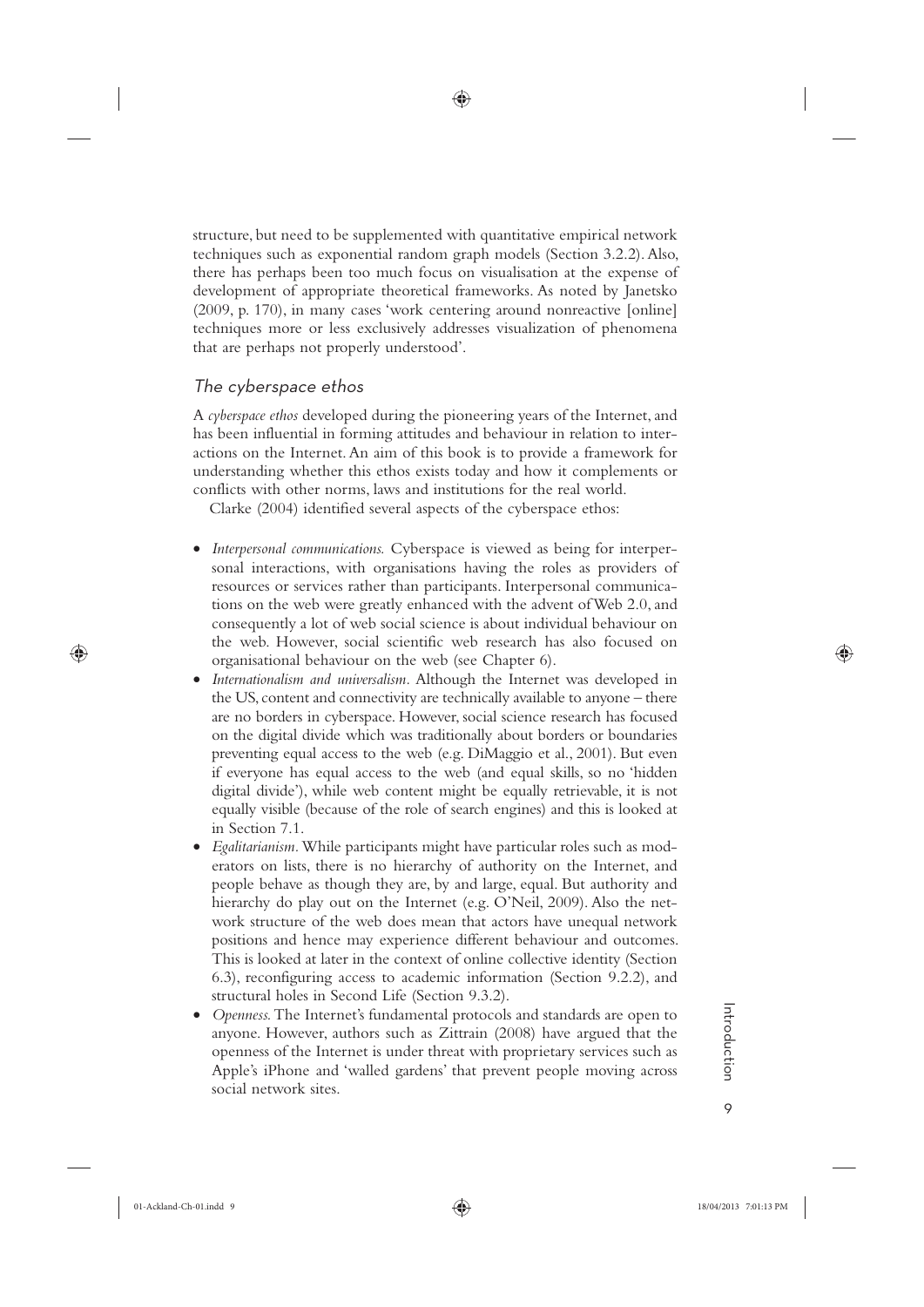x *Communitarianism and mutual service.* Many participants feel that they belong to a community – they both contribute to this community and draw from it. To what extent is the concept of community useful for understanding behaviour on the Internet (Section 1.3.2)? Economic research into open source communities suggest that, rather than altruism, participants may expect deferred benefits (e.g. labour market reputation) – see Section 9.1.2.

◈

*Freedoms.* A core aspect of the cyberspace ethos is the importance of personal freedom in cyberspace. In fact, many believe that there should be greater personal freedom in cyberspace than in the real world, and they resent activities by governments and corporations to constrain freedom (e.g. censorship and copyright). This has been famously captured in John Perry Barlow's 1996 *A Declaration of the Independence of Cyberspace*:

Governments of the Industrial World, you weary giants of flesh and steel, I come from Cyberspace, the new home of Mind. ... I declare the global social space we are building to be naturally independent of the tyrannies you seek to impose on us. You have no moral right to rule us nor do you possess any methods of enforcement we have true reason to fear.<sup>6</sup>

But to what extent is it reasonable to expect to have more freedom on the Internet than in the 'real world'? How does this aspect of the cyberspace ethos come into conflict with a core function of government: authority (Section 8.2)?

# 1.3.2 Virtual communities

While cyberspace is an evocative and influential concept, it does not help us to establish a framework for quantitative analysis of online behaviour. From a research perspective, we are interested in being able to operationalise the concept of cyberspace as a virtual place in which people interact. The most common term (other than cyberspace) used to describe this virtual place where people interact is *virtual community*, which was introduced by Rheingold (1993) and is now seen as being analogous to *online community*. In this section, we look at the concept of virtual community and see how it relates to the concept of community as developed in sociology.

Membership of *social groups* or categories can be defined on the basis of personal or individual characteristics such as ethnicity or sex. Social groups are therefore objectively defined: you are either in or out of the group, and group membership does not necessarily involve interpersonal relations.

⊕

01-Ackland-Ch-01.indd 10 18/04/2013 7:01:13 PM

<sup>6</sup> https://projects.eff.org/~barlow/Declaration-Final.html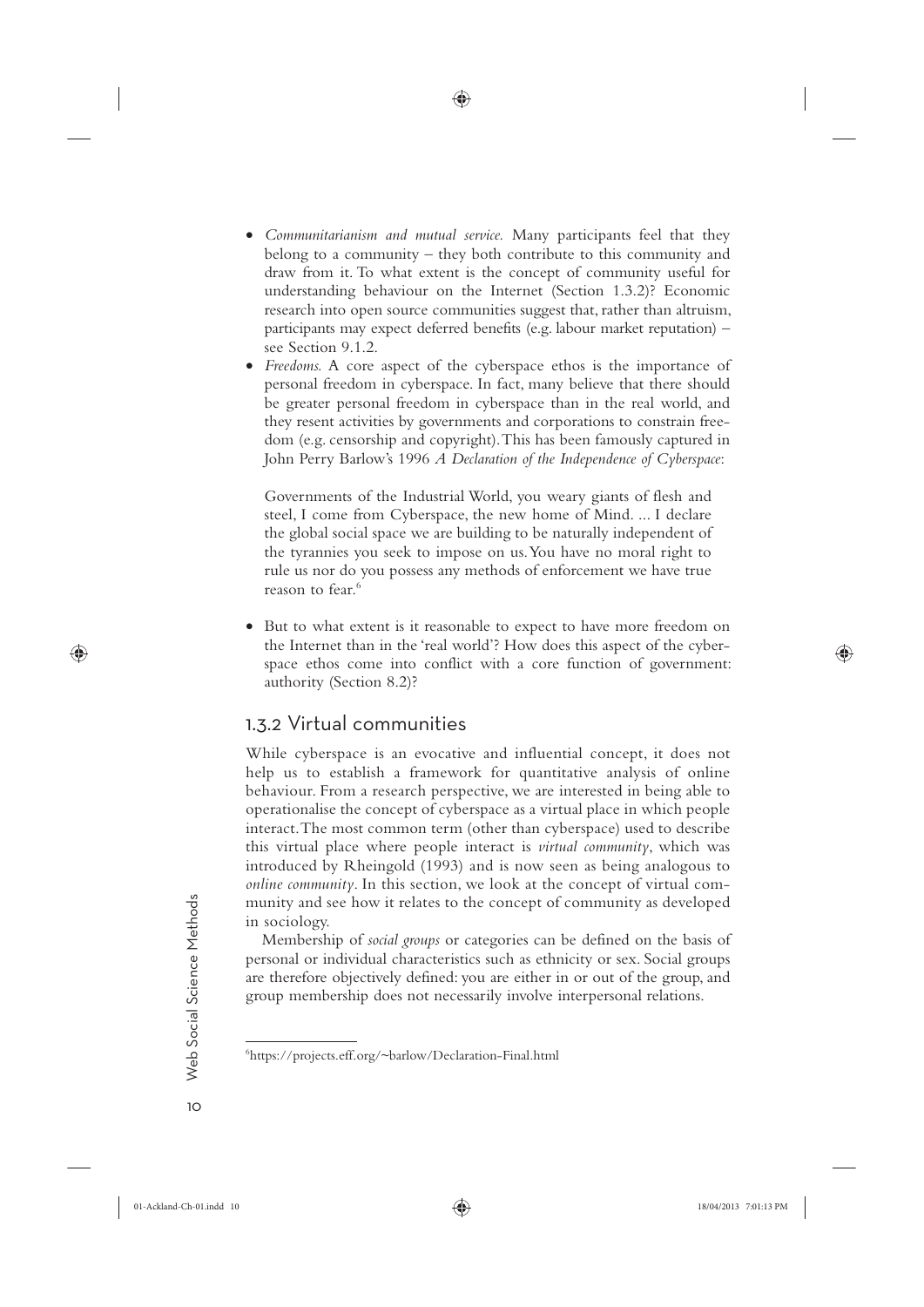When can we call a group of people a *community*? For community to exist there needs to be a sense of group attachment and belonging – a shared sense of 'one-ness' or 'we-ness' that can be referred to as *collective identity*. So one definition of community is that it is a group of actors who share a collective identity. But the definition is circular, because at the same time a community can be viewed as a vehicle for the emergence of collective identity, via providing common beliefs, norms and shared understandings (Durkheim, 1964).

◈

How does a group of people develop common beliefs, norms and shared understandings? Three important factors have been identified. First, there is a high degree of perceived homogeneity among members on important criteria such as ethnicity and religion (Gusfield, 1975). Second, there is physical proximity or co-location of individuals (e.g. in villages or neighbourhoods). Third, there is the existence of social relations or ties between actors. Taylor (1982) argues that there need to be direct, multiplex and durable relations that are governed by reciprocity and strong interdependence between members. Barry Wellman defines a community as 'networks of interpersonal ties that provide sociability, support, information, a sense of belonging, and social identity' (Wellman, 2001, p. 228). Wellman's view on community is particularly relevant here, with his emphasis on networks of interpersonal ties and no mention of physical co-location of actors as a pre-condition for community. As put by Wellman, 'I do not limit my thinking about community to neighbourhoods and villages' (p. 228).

It is important to emphasise that sociologists have traditionally regarded shared interests as not being sufficient for the existence of community. Durkheim (1964) argued that shared interests are not enough, and there need to be ties based on emotions, while Weber (1922) emphasised the need for feelings of group attachment. However, there is the more recent concept of *community of interest*, where all that the members share is a common interest – they do not necessarily exhibit emotional attachment to or form social ties with other members of the community.

What is the definition of an *online group*, and when can it be called an *online community* or *virtual community*? How does the above definition of community translate into the online world?

An *online group* can be defined as a group of people who conduct personal computer-mediated interactions, where interaction is focused on a topic that reflects the common interests of the group. Drawing on the above discussion on community, an online group is therefore a group of people with shared interests who communicate via the Internet, but where collective identity does not exist. It should be noted that others use the term online or virtual community for what we are calling here 'online group' (the above definition in fact draws from the definition of online community used by Matzat (2004b)). However, we use the term 'online group' here as it more clearly indicates the absence of collective identity. An

◈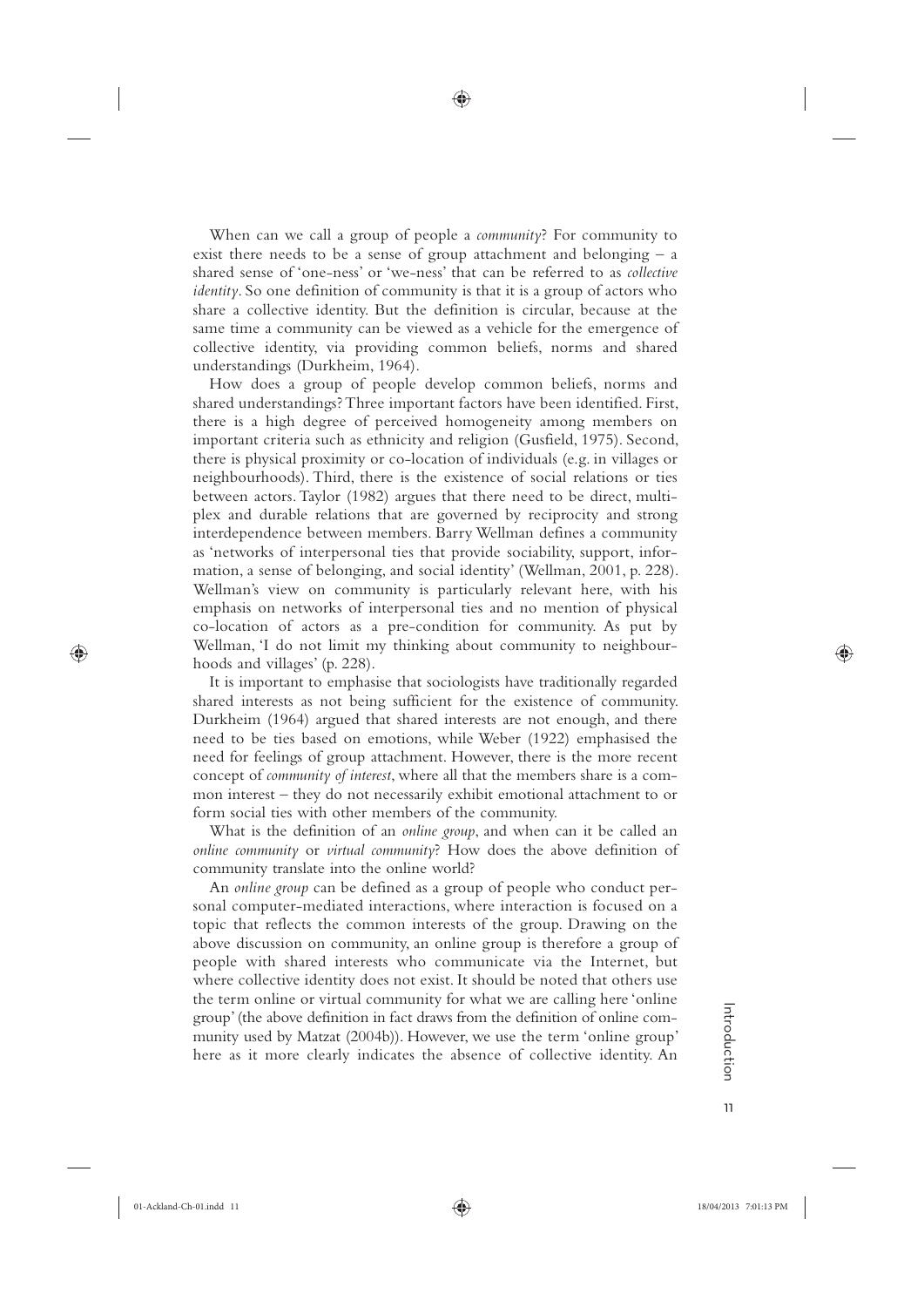online group can therefore equivalently be referred to as a *virtual community of interest*.

◈

A *virtual community* is an online group where there are additionally shared values, norms and understandings. What is the role of the three factors identified above as being important for the formation of collective identity (and hence community) – homogeneity, proximity and social ties – in the formation of virtual community? The role of homogeneity (on the basis of characteristics such as race, religion and ethnicity) is surely diminished since people can interact online without revealing much about these personal characteristics. The importance of physical proximity has also been greatly reduced: the Internet allows people located anywhere in the world to connect.

That leaves us with social ties, and at first glance one might argue that this factor alone has retained its importance in the formation of online communities, and has possibly even gained importance (given the potential diminishing of the roles of homogeneity and proximity). Barry Wellman famously declared that 'a computer network is a social network' (Wellman, 2001, p. 227). Rheingold (1993, p. 5) defines an online community as a group of people who hold computer-mediated discussions on a topic for a sufficiently long time with sufficient emotional involvement, and who form relationships: 'Virtual communities are social aggregations that emerge from the Net when enough people carry on those public discussions long enough, with sufficient human feeling, to form webs of personal relationships in cyberspace.'

But it should be finally noted that a virtual community might exist even in the absence of homogeneity, proximity and social ties if the topic of interest that draws the community together is one that itself is value-driven, that is, the members would not be interested in the topic if they did not share common values. This is best explained using an example. The rec.pets.cats newsgroup (where people discuss their cats, i.e. how to care for them) is a good example of an online group while alt.non.racism (a newsgroup devoted to discussing racism, presumably from the point of view that it is morally wrong and should not be present in modern society) is an example of a virtual community.

# 1.3.3 Online social networks

With the rise of Facebook and other social media, the term 'online social networks' has become increasingly popular. In his revised book on the virtual community, Rheingold (2000) states that had he read work by Barry Wellman earlier, he would have used the term 'online social network' instead of 'virtual community'.

The formal definition of an online social network is covered in Chapter 3, but we note here that a distinction can be made between the terms 'social network site' and 'online social network'. The former refers to an online

**Web Social Science Methods** Web Social Science Methods

◈

 $12$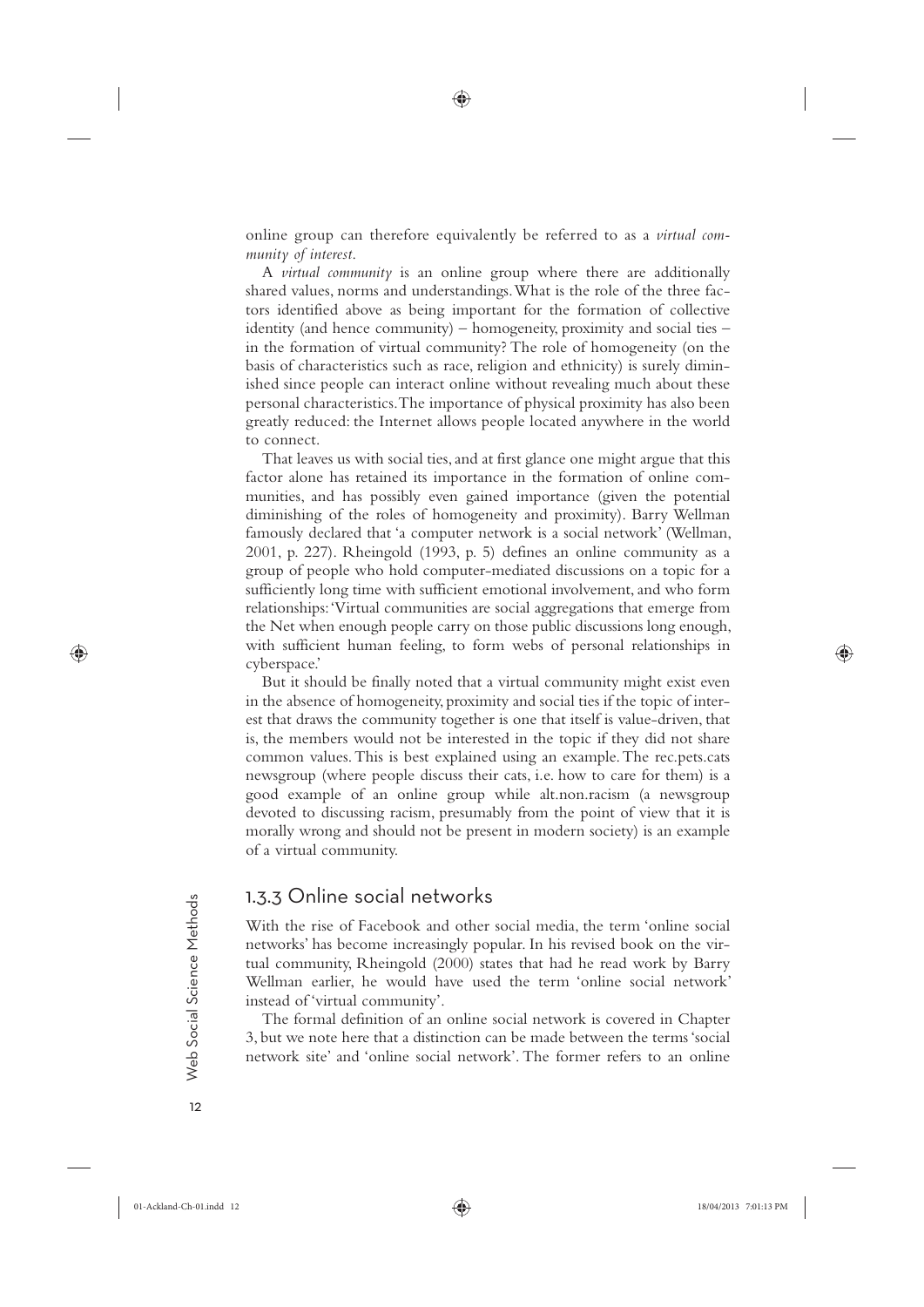environment such as Facebook, while the latter refers to the formal representation of a social network, where the data on ties and nodes are the result of online interactions between individuals (perhaps in a social network site such as Facebook).

◈

Similarly, it is important to emphasise that the terms 'virtual community' and 'online social network' are not synonymous. On the one hand, it is possible to conceive that every virtual community can be represented as an online social network. As Wellman (2001) put it: 'Although not every network is a community – unless you think of NATO or interlocking corporate structures as communities – every interpersonal community is a network.' Thus, using the definition of 'virtual community' above, we would define a newsgroup focused on preventing racism as a virtual community and it would be possible to represent this as an online social network since we could collect the data to represent it as a threaded conversation network (Section 3.3.2).

But it is not the case that an online social network will necessarily be a virtual community. For example, if we extracted a network of realworld friends from their Facebook profiles, we could represent and analyse the data as an online social network (Section 3.3.3). But this would not be an example of a virtual community since it is not the case that these people necessarily share common values and norms leading to collective identity.

Finally, as discussed further in Chapter 3, the term *online social network*, while less ambiguous than 'virtual community', is still not without its difficulties in terms of definitions. In particular, we need to distinguish between the types of connections that exist between participants and whether these are likely to lead to the interdependencies between people that are the hallmark of social networks.

# 1.4 DISCIPLINARY APPROACHES TO RESEARCHING THE WEB

This section outlines four major disciplinary approaches to conducting empirical research into the web: network science (as practised by applied physicists and computer scientists), network science (as practised by social scientists), information science and media studies. The aim is to give a brief introduction to the various approaches, and then indicate where they are covered in more detail elsewhere in the book. It should be emphasised that we focus here on what sets the disciplinary approaches apart rather than identifying what they have in common. But it should be noted that the boundaries between these approaches are not 'hard' (there is active cross-over), and they might in fact be contested by people working in these areas.

♠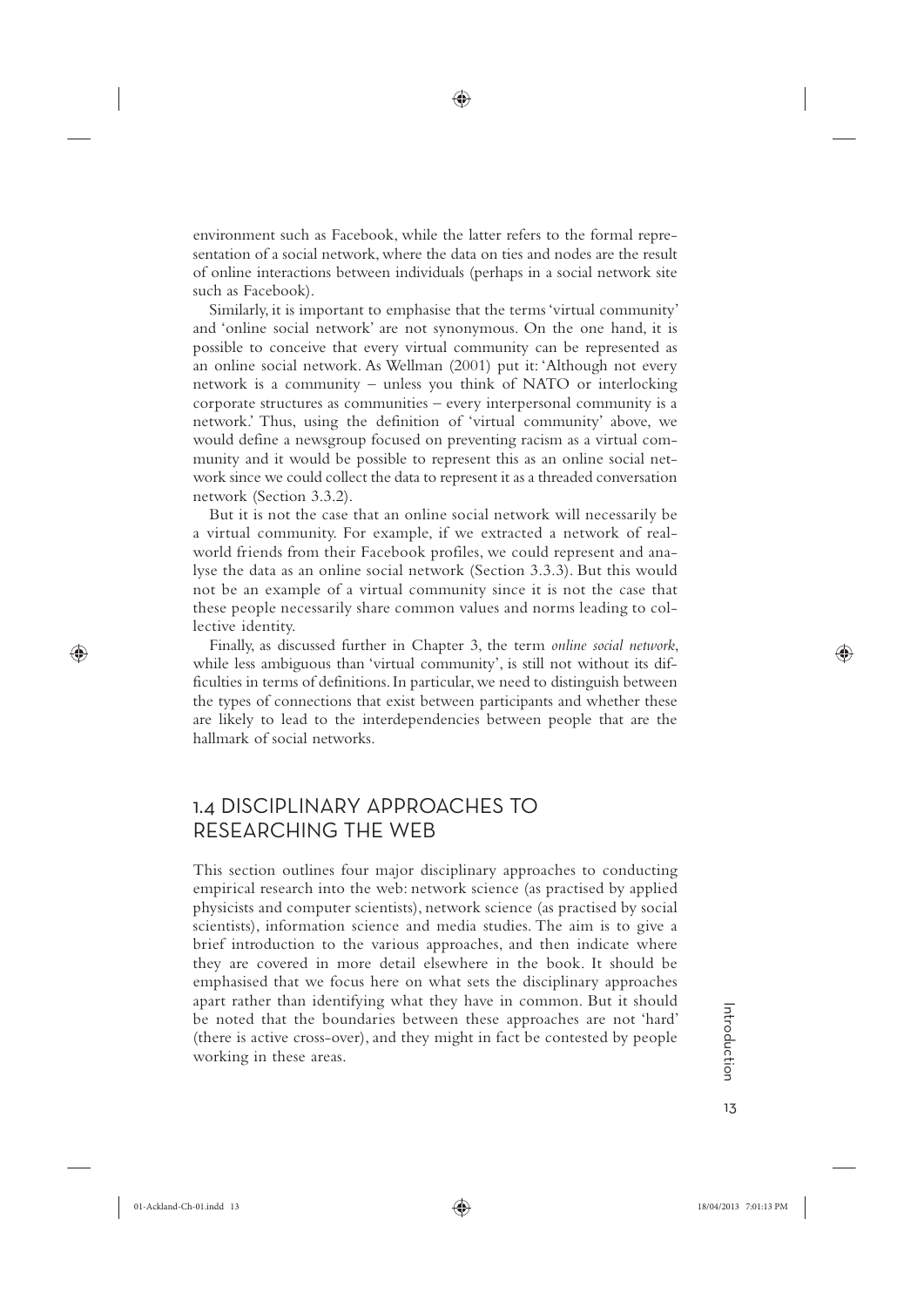# Network science (applied physics and computer science)

◈

We distinguish two variants of network science. The first is that practised by applied physicists and computer scientists who study large-scale networks, with the aim of: (1) measuring the properties of these networks (generating 'stylised facts' or 'empirical regularities') and (2) using statistical-mechanical models to generate simulated networks exhibiting the properties that are observed in real networks.

For example, Barabási and Albert (1999) observed the existence of *power laws* in large-scale networks – many network participants have few or no connections, while a handful are very connected. They explained the emergence of power laws using the concept of *preferential attachment*: in a growing network, new entrants to the network prefer to connect with network participants that are already well connected, thus leading to a 'rich-getricher' phenomenon. See Section 7.1.1 for further details.

### Information science

*Webometrics* (also known as 'cybermetrics') is an approach for analysing hyperlink data and website usage patterns, drawing on bibliometrics and informetrics (which are subfields of information science). See, for example, Almind and Ingwersen (1997), Björneborn and Ingwersen (2004) and Thelwall et al. (2005).

As discussed in Section 9.2.1, webometrics often involves the use of statistical techniques in an attempt to identify what characteristics of a website and of the people who run the website lead to the acquisition of hyperlinks. In a recent example of webometric research, Barjak and Thelwall (2008) analysed counts of inbound hyperlinks to the websites of life science research teams in order to assess the role of hyperlinks as science and technology output indicators.

# Media studies

Media studies is an academic field that draws on both social science and humanities, and is concerned with media content and impact (with a particular focus on mass media). While the term 'network' may be used in a metaphorical way, the media-studies perspective on the web is often characterised by an absence of formal network techniques. Researchers from media studies are often more focused (compared with other social scientists) on the Internet as a transformative technology, that is, the creation of 'citizen journalists' (e.g. Flew, 2007; Goode, 2009) who are challenging old media and transforming (or in some cases, creating) democracy across the globe.

While media-studies research into the web typically does not use formal network techniques, the concept of *issue networks* (e.g. Rogers, 2010a) has been developed as a way of understanding how individuals and organisations

# **Web Social Science Methods** Neb Social Science Methods

◈

 $14$ 

01-Ackland-Ch-01.indd 14 18/04/2013 7:01:13 PM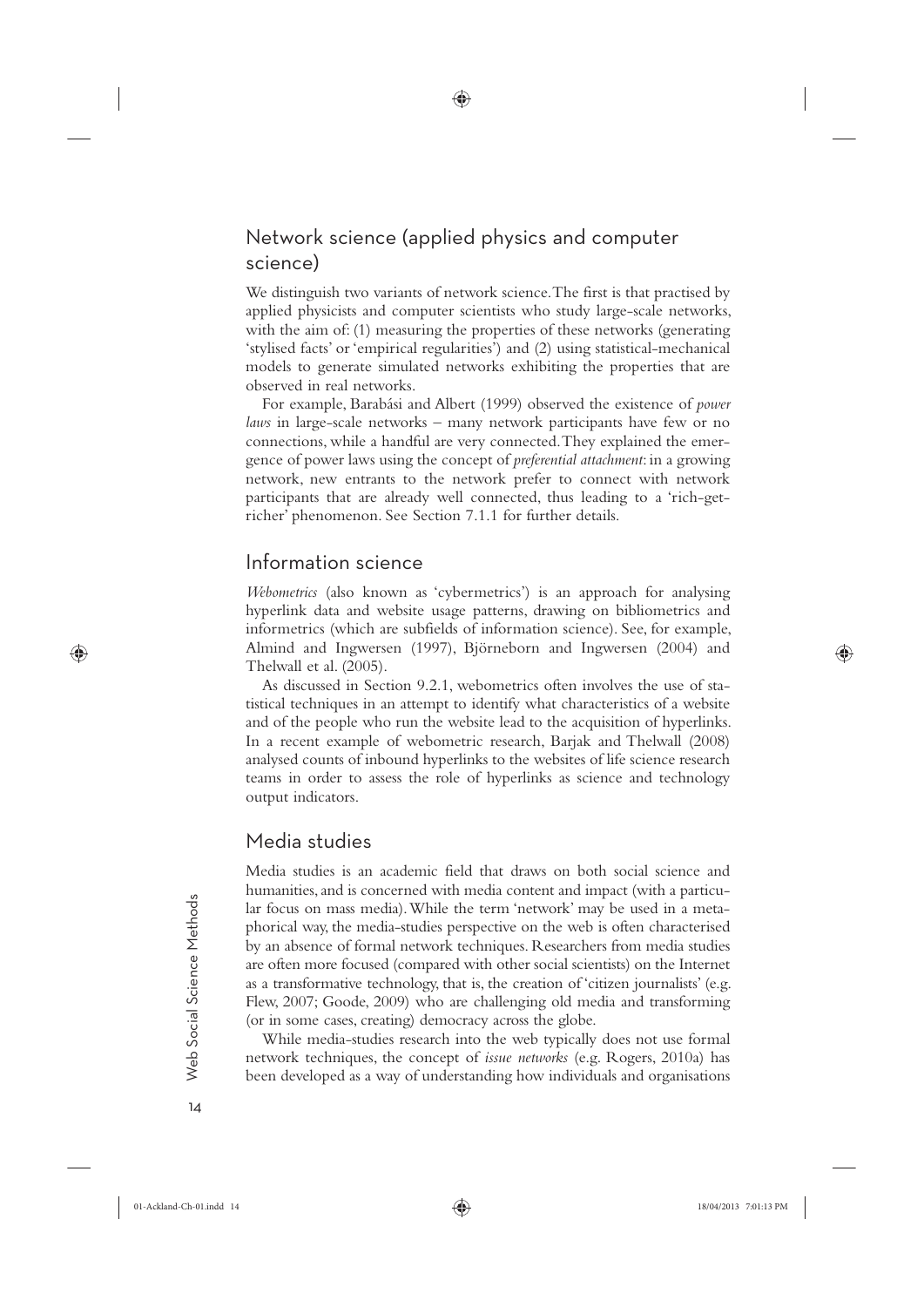are using the web to engage with particular issues. However, Rogers (2010b, p. 8) points out that 'issue networks may be distinguished from popular understandings of networks, and social networking, in that the individuals or organizations in the network neither need be on the same side of an issue, nor be acquainted with each other (or desire acquaintance)'. See Section 4.2.2 for further details.

◈

# Network science (social science)

The second variant of network science is the one practised by social scientists. Note that social science is being defined here as including sociology, political science and economics. This is a narrow definition as many consider media studies to be a social science and some information scientists regard themselves as social scientists.

How does the social science approach to studying the web differ from the other disciplines? First, compared with applied physicists and computer scientists, social scientists are more concerned about using models of behaviour that are clearly grounded in social science. While the preferential attachment model of Barabási and Albert (1999) generates networks that exhibit the power laws that have been found in large-scale networks such as the web, it is a statistical-mechanical model and the actors or agents in the model do not exhibit behaviour that is realistic from the perspective of a social scientist.

Second, compared with researchers from media studies, social scientists are more focused on how the Internet is used by actors (people, organisations, governments) to pursue social, economic and political ends rather than the Internet as a force that is controlling or changing people's behaviour.

Finally, researchers from information science use webometric techniques which allow the finding of answers to the question 'What are the qualities of the actors receiving the most hyperlinks?', while a more social scientific approach to studying hyperlinking behaviour involves the use of exponential random graph models which can answer the question 'Why do actors make or receive a hyperlink?' (Section 4.2.3).

# Areas of cross-over

There are of course examples where there is disciplinary cross-over in web research. For example, in the context of studying the visibility of various political messages on the web, Hindman et al. (2003) identified the existence of power laws in the distribution of inbound hyperlinks to web pages containing political content. This is therefore an example of applied physics being used in political science (Section 7.1.1). Similarly, Escher et al. (2006) used techniques from webometrics and network science to study how the web has changed government nodality (the property of being at the centre of social and information networks) – see Section 8.1.

♠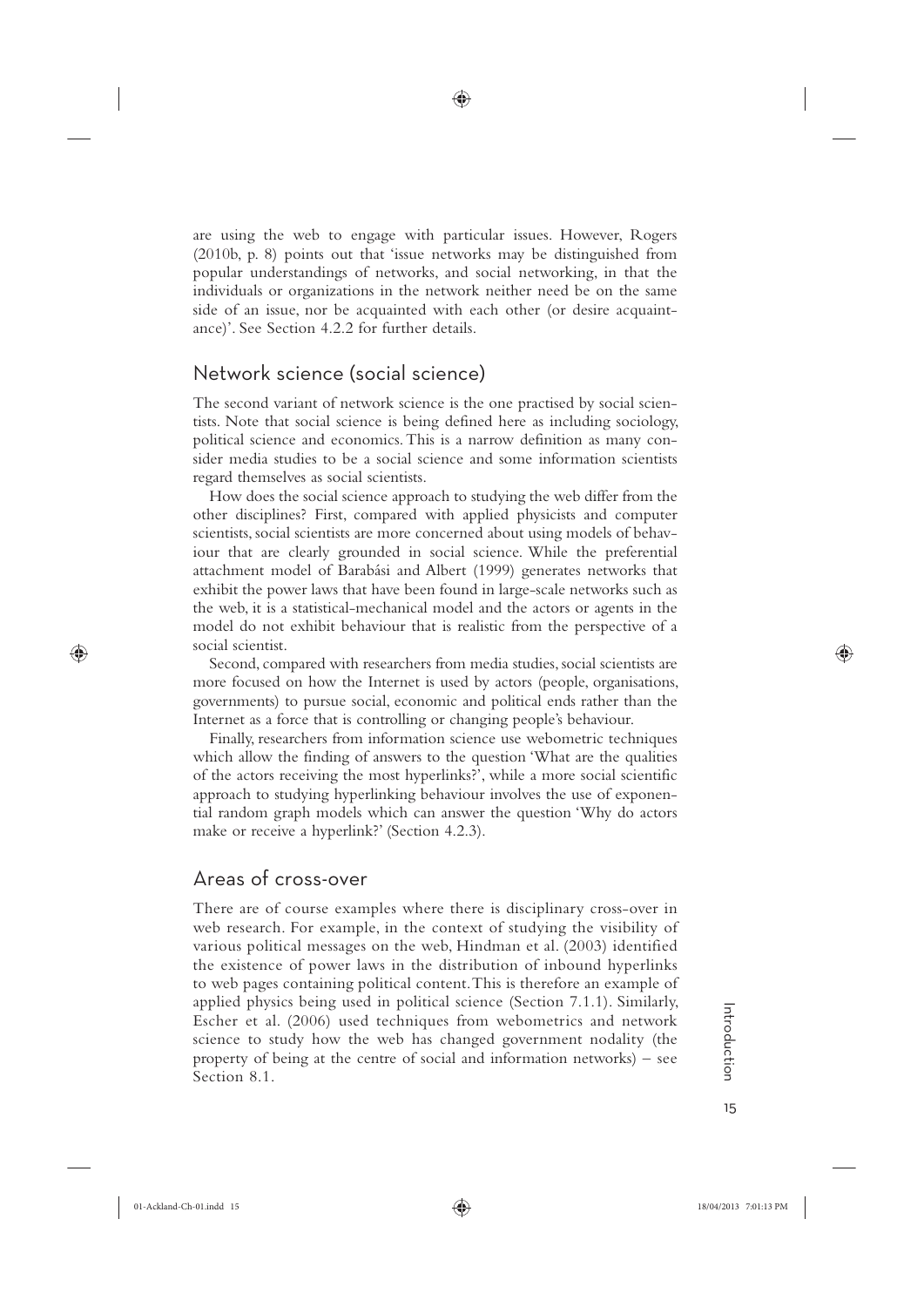# 1.5 CONSTRUCT VALIDITY OF WEB DATA

♠

Many concepts in social science are subjective, and it is sometimes difficult to know whether a variable is adequately correlated with the phenomenon of interest that it purports to measure. For example, while IQ ('intelligence quotient') test scores are widely used as proxies for intelligence, some people challenge the *construct validity* of the IQ test: does it measure what is intended (intelligence) or are other factors (education, socio-economic status, culture) going to influence the score to the extent that it diminishes its use as a measure of intelligence?

The construct validity of web data (in particular, digital trace data) is integral to web social science. If one is not able to either empirically or theoretically demonstrate the construct validity of web data for social science research, then one is left wondering why one should, as a social scientist, care about hyperlinks, tweets, Facebook friendships, etc.

This book shows how the construct validity of web data can be assessed in three ways. First, the construct validity of web data may be assessed by testing whether the online network displays *structural signatures* that are consistent with those displayed by real-world actors. For example: Does Facebook friendship network data display homophily on the basis of race, ethnicity (Section 5.1.2)? Are divisions between different groups in the environmental social movement evident in hyperlink networks (Section 6.3)? And to what extent is political affiliation reflected in political blog networks (Section 7.3)?

Second, it may be possible to assess construct validity by testing whether variables constructed from web data are correlated with other accepted measures of the construct. For example, if counts of inbound hyperlinks to academic project websites are correlated with other characteristics of academic teams (e.g. publications, industry connections) that are used as proxies of academic authority or performance, then this is evidence of the construct validity of hyperlink data in the context of scientometrics (Section 9.2.1). In Section 7.1.1 the construct validity of hyperlink data is assessed in the context of the visibility of political information. The argument is made that counts of inbound hyperlinks are likely to be correlated with numbers of visitors to websites ('eyeballs'), and to the extent that the latter is an accepted measure of political visibility, the former therefore has construct validity.

Finally, the construct validity of web data may be demonstrated if it can be shown that an actor's position in an online network has influence on his or her performance or outcomes in a manner that accords with what is found offline (Sections 5.2.2 and 9.3.2).

# 1.6 SHAPING FORCE OR SOCIAL TOOL?

The final consideration that helps to provide context for this book is the question of whether the web has changed behaviour or is more a tool that people use to pursue their social, economic and political ends. While there

Web Social Science Methods 16Web Social Science Methods  $16$ 

⊕

01-Ackland-Ch-01.indd 16 18/04/2013 7:01:13 PM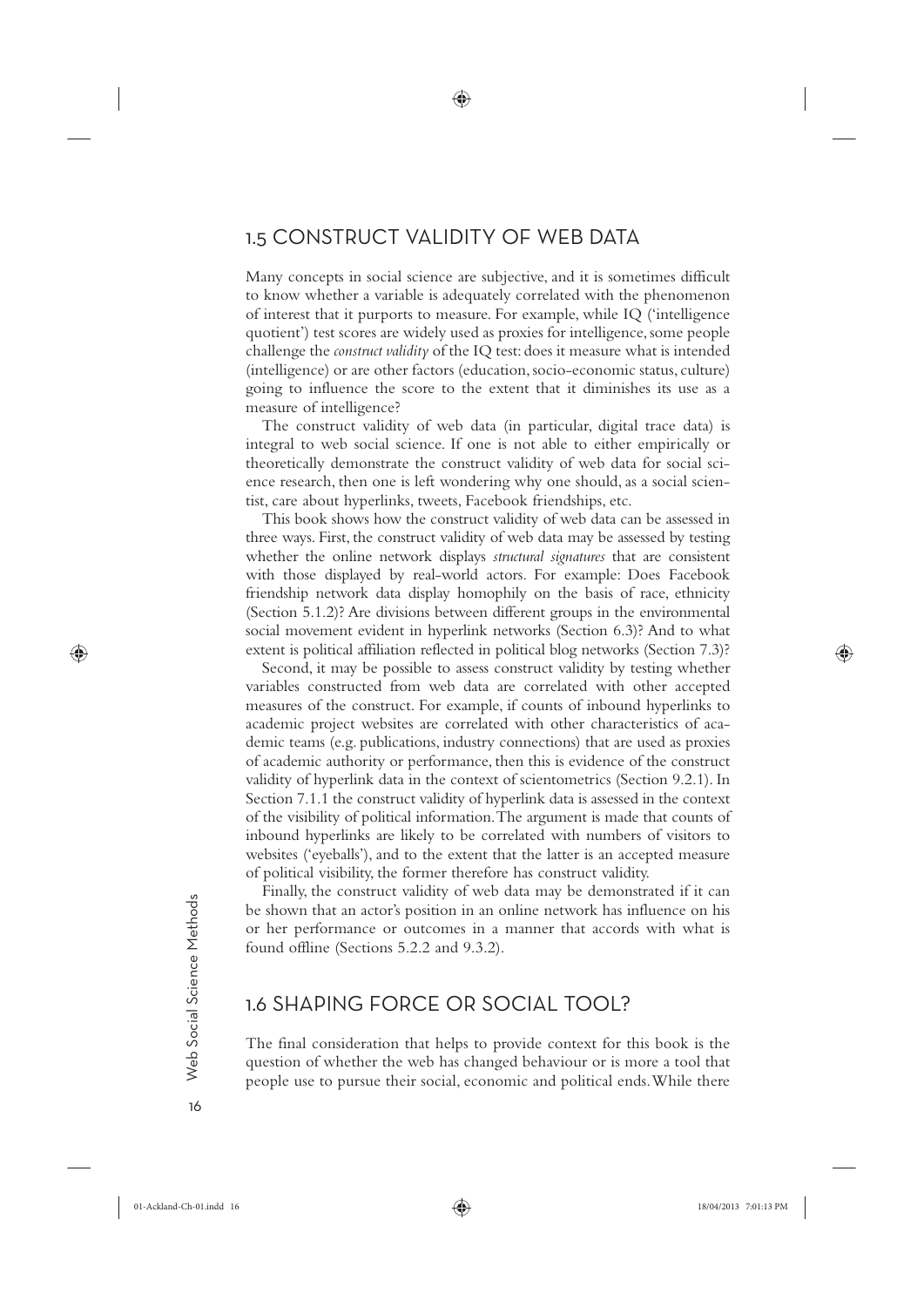is no doubt that the web has had (and is continuing to have) a remarkable impact on the world, and many researchers focus on understanding how the web transforms behaviour, the focus of this book is more on the latter question.

◈

In considering the impact of the web (and, in particular, the concept of a virtual community), Fischer (1997) drew on his previous research findings that the influence of new technologies on patterns of communication and community was moderate, in comparison to other factors such as demography and economic forces. This led Fischer to conclude that 'we ought to think more about [new technologies] as tools people use to pursue their social ends than as forces that control people's actions' (p. 115).<sup>7</sup>

The present book is not focused so much on the web as a transformative technology but rather as a technology that people make use of in their social, economic and political behaviour. The book is focused on types of behaviour that have been studied by social scientists for a long time, but identifies the opportunities and challenges that are presented by digital social data.

# 1.7 CONCLUSION

⊕

This chapter has provided an introduction to the key technologies that underlie the web and has outlined some of the major events and phases in the development of the web. Prominent examples of online computermediated interaction that feature elsewhere in the book were introduced. The chapter also aimed to provide an introduction to web social science, showing how it differs from other academic approaches for studying the web. This was done by first outlining three key phases in how people have conceptualised the web: cyberspace, virtual communities and online social networks. It is the latter approach (online social networks) that is most relevant to this book.

Another way of distinguishing web social science is to look at various disciplinary approaches to studying the web, and this chapter identified four such approaches: network science (as studied by applied physicists and computer scientists), information science, media studies and network science (as studied by social scientists). It was argued that the social science approach to network science is distinct from the other three approaches. Web social science (as presented in the remainder of the book) draws mainly from social scientists' perspective on network science, although contributions from applied physics and information science also feature.

Finally, it was noted that a key distinguishing feature of this book is the perspective that, rather than being a force that is shaping human behaviour,

Introductior

01-Ackland-Ch-01.indd 17 18/04/2013 7:01:13 PM

<sup>&</sup>lt;sup>7</sup>It would be interesting to see whether Fischer's conclusion would be different today, since 1997 was early in the history of the web.